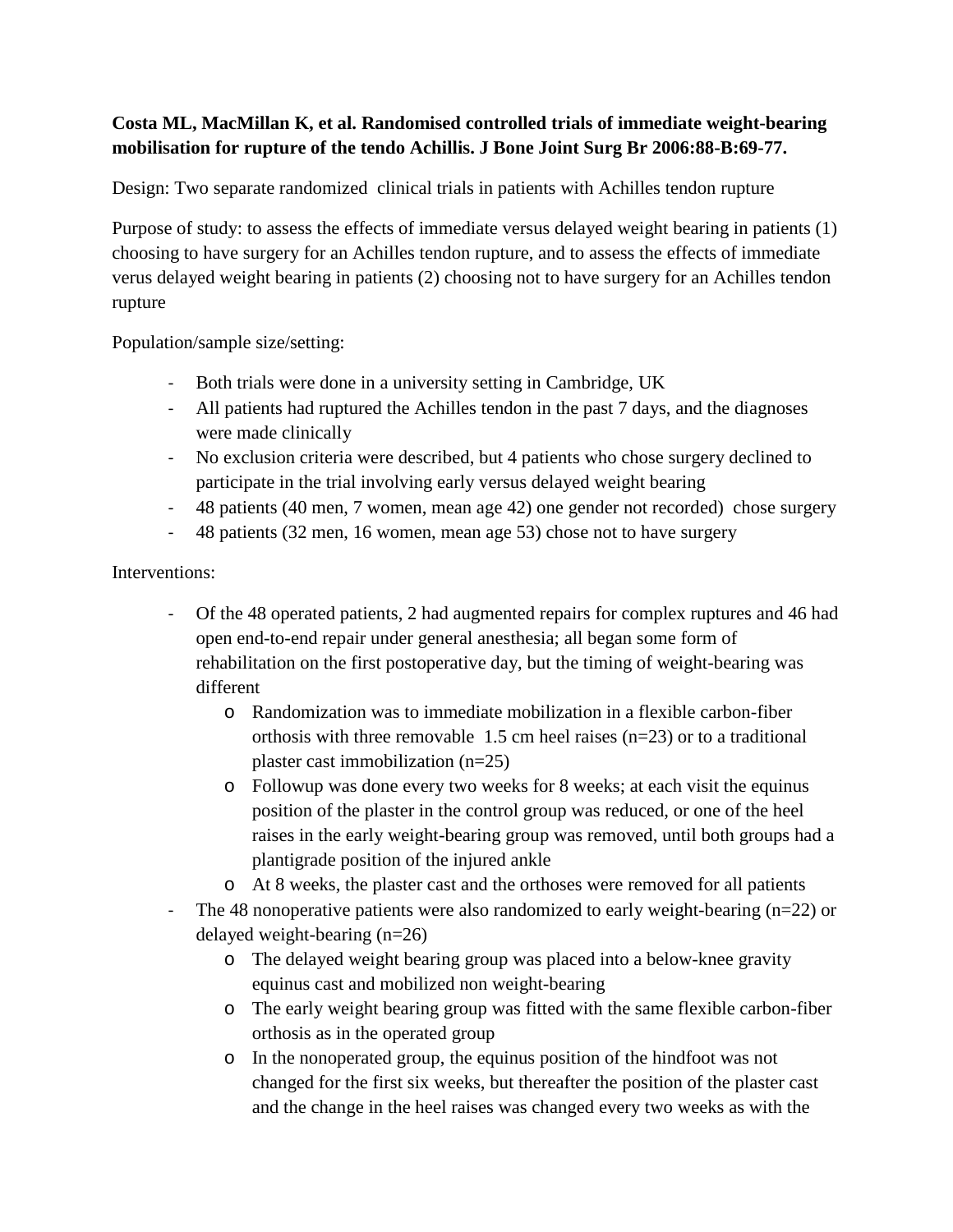operated group, so that both the cast and the orthoses were removed at 12 weeks

# Outcomes:

- The outcomes were assessed at 3 months, 6 months, and 1 year
- The primary outcome measure was the time taken to return to normal activities, as reported by the patients
	- o These activities included sporting activity, stair climbing, walking, and working
	- o The EuroQol questionnaire was used for general quality of life/health assessments
	- o At 6 months, a blinded physiotherapist did a clinical assessment and measured calf muscle function using a dynamometer
- In the operated group, the early weight bearing group returned normal walking faster (median of 12.5 weeks) than the delayed weight bearing group (median 18 weeks)
	- o Similarly, the early group returned to normal stair climbing faster (median 13 weeks) than the delayed group (median 22 weeks)
	- o Times to return to work and to sport were not different in the two groups
	- o Outcomes for the EuroQol and for the calf muscle function did not differ between the groups
	- o Two patients in the early group had a re-rupture of the Achilles tendon, but there were also 2 major complications in the control group: one had persistent paresthesias and the other stumbled using his crutches and ruptured the contralateral Achilles tendon
- In the non-operated group, the timing of return to walking, stair climbing, work, and sport were not different between groups; for example, the median time to walking was 18 weeks for both groups
	- o The secondary outcomes of EuroQol and calf function also were the same in the two groups
	- o One major complication (re-rupture) occurred in the early group, and three major complications occurred in the delayed group: one re-rupture, one failure to heal the tendon resulting in a permanent tendon defect, and one fatal pulmonary embolism after two weeks of plaster immobilization

## Authors' conclusions:

- In patients with surgically treated Achilles tendon ruptures, there are advantages to immediate weight-bearing mobilization
	- o However, the flexible orthosis may encourage some patients to attempt to return to strenuous activity too soon, resulting in re-rupture and other complications; adherence to the rehabilitation protocol is important